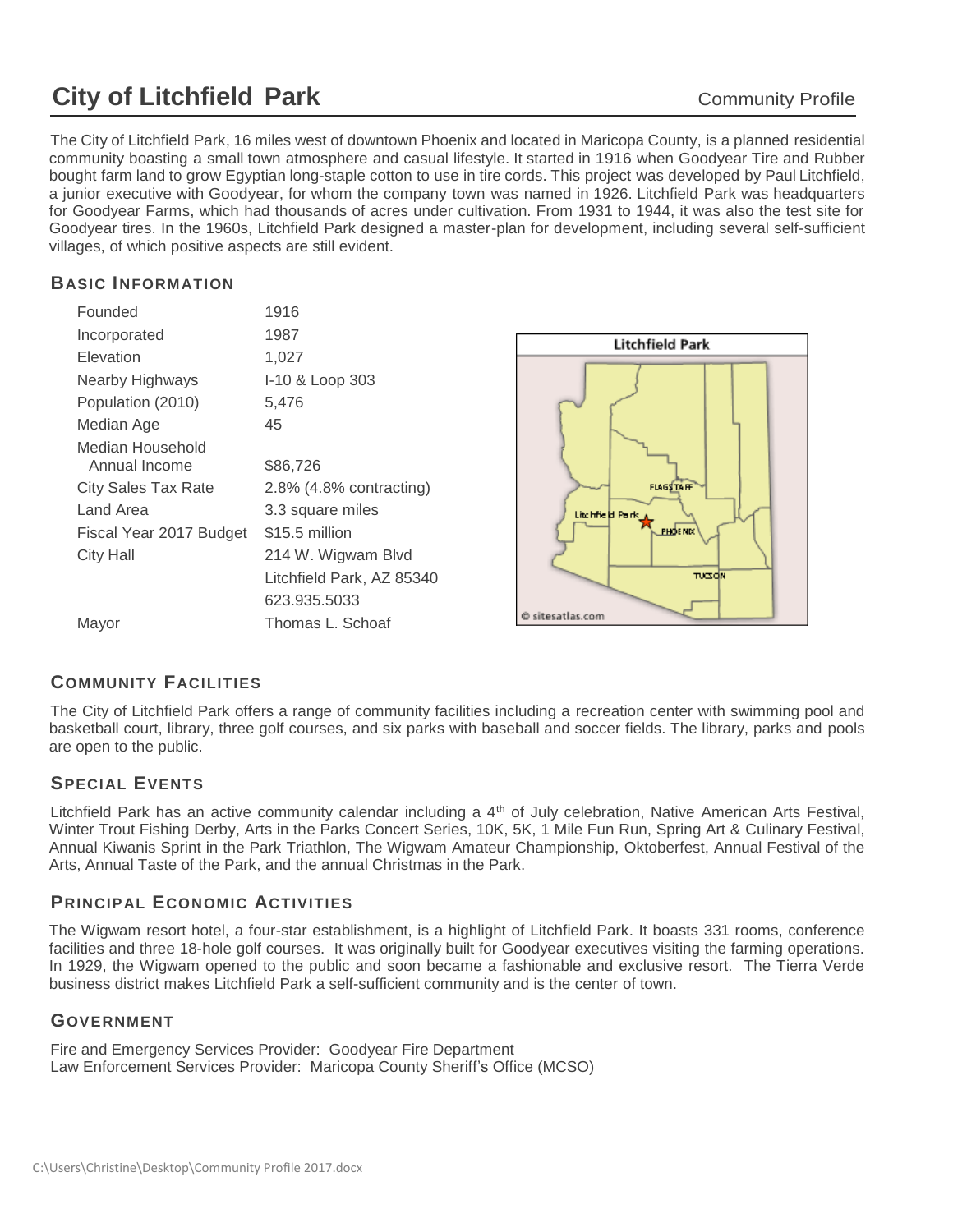## **AIRPORTS**

Phoenix (PHX) Sky Harbor International (18 miles east)

Phoenix-Goodyear Municipal Airport with a lighted 8,500-ft runway (4 miles south)

Glendale Municipal Airport: light aircraft, private jets, several aviation companies provide private flight instruction, availability to book flights through private hire aircraft (8 miles northeast)

## **EDUCATIONAL INSTITUTIONS**

Litchfield Elementary School

Middle & High Schools in surrounding cities including:

Western Sky Middle School (Goodyear, Arizona) Millennium High School (Goodyear, Arizona)

## **FINANCIAL**

Number of banks: 2 BBVA Compass Bank US Bank

## **UTILITIES**

| Electricity        | APS.                      | 602.371.7171 |
|--------------------|---------------------------|--------------|
| <b>Natural Gas</b> | Southwest Gas Corporation | 602.861.1999 |
| Telephone          | Qwest (statewide)         | 800.244.1111 |
| Water & Sewer      | <b>Liberty Utilities</b>  | 623.935.9367 |

## **MEDICAL**

Abrazo West Campus, in neighboring City of Goodyear Cancer Treatment Centers of America, in neighboring City of Goodyear La Loma Medical Building La Loma Health Care Center Hacienda Del Rey Assisted Living & Memory Care Community

# **HOTEL & LODGING**

Number of Rooms: 331 Meeting Rooms: 25 Capacity of Largest Facility: 1,000

# **SCENIC ATTRACTIONS**

White Tanks Regional Park, west of Litchfield Park, is named for natural rock water tanks once used by local Indians. Many unusual petroglyphs are found in the 26,000-acre park. South, Estrella Mountain Regional Park has 19,000 acres with an 18-hole golf course and camping, horseback riding, hiking and picnic facilities. The Wildlife World Zoo, 4 miles northwest, provides a natural habitat for many endangered species. Nearby Cricket Pavilion has seating for 8,000 under the roof with an additional 12,000 on the hillside and hosts about 50 major shows each year. In the neighboring City of Avondale, Phoenix International Raceway hosts major NASCAR auto races. Phoenix also has a symphony, many theater groups, a host of museums, professional football, basketball and baseball, and a wide range of popular entertainment. The Wigwam Resort offers golf and facilities for business and private accommodations.